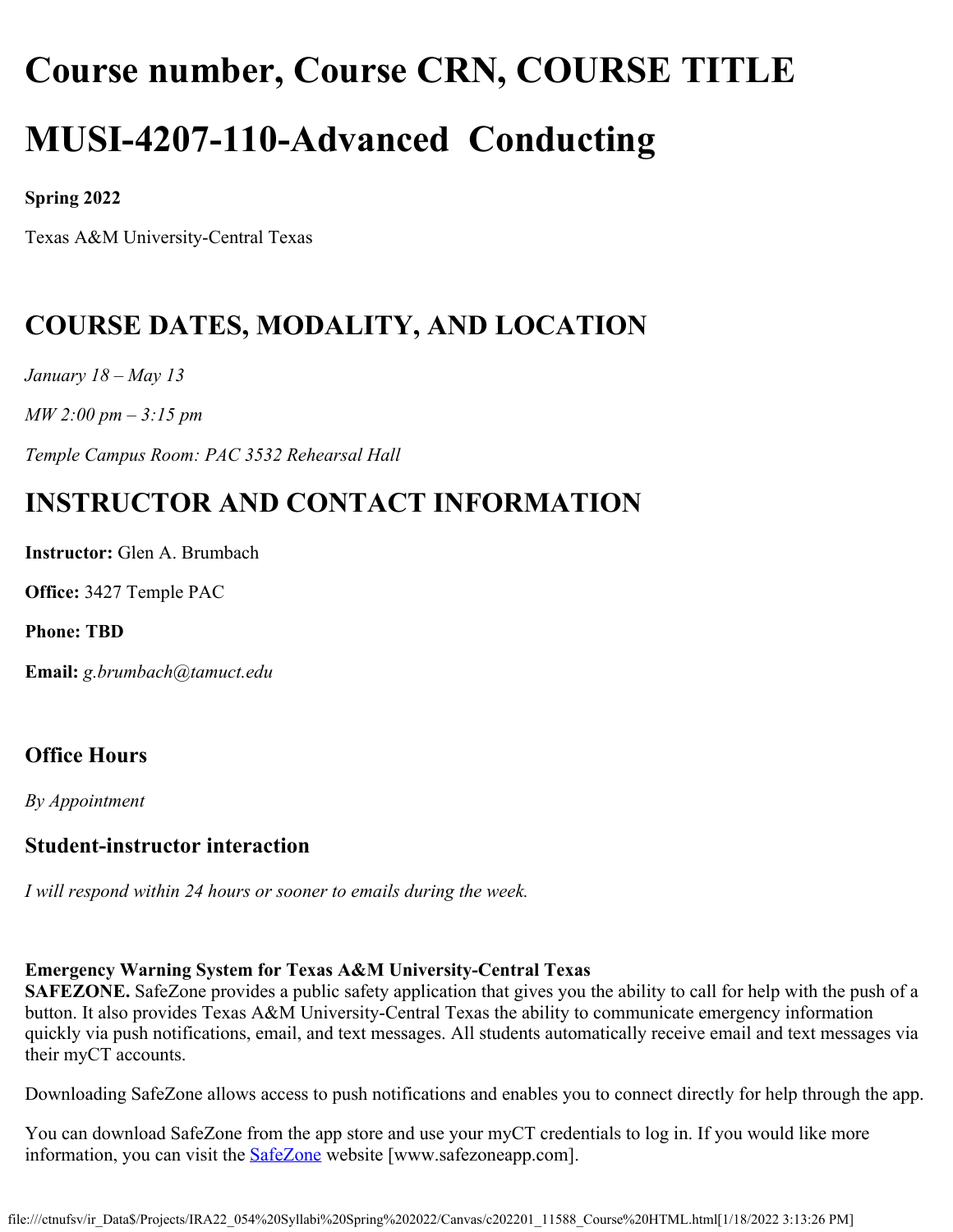To register SafeZone on your phone, please follow these 3 easy steps*:*

- 1. Download the SafeZone App from your phone store using the link below:
	- o [iPhone/iPad](https://apps.apple.com/app/safezone/id533054756): [https://apps.apple.com/app/safezone/id533054756]
	- [Android Phone / Tablet](https://play.google.com/store/apps/details?id=com.criticalarc.safezoneapp) [https://play.google.com/store/apps/details?id=com.criticalarc.safezoneapp]
- 2. Launch the app and enter your myCT email address (e.g.  $\{\text{name}\}\langle\omega\text{tamuct.edu}\rangle$ )
- 3. Complete your profile and accept the terms of service

# **COURSE INFORMATION**

# **Course Overview and description**

This class is an introduction to basic conducting skills with an emphasis on the art and study of conducting, baton technique, left hand technique, non-verbal communication, leadership, conducting terminology, transpositions and score reading

# **Course Objective**

# **Student Learning Outcomes**

The student will:

- Demonstrate advanced proficiency in conducting music of various historical periods in variety of styles, genres and medium.
- Prepare a difficult score and demonstrate the ability to read, analyze, and identify a choral, and instrumental score.
- Develop the ability to hear, interpret and analyze various choral and instrumental parts and rhythms simultaneously, noting error detection in ensemble parts.
- Demonstrate an understanding of lesson planning when applied to advanced choral and instrumental rehearsals
- Demonstrate an understanding of advanced choral and instrumental rehearsal direction and technique.
- Demonstrate and understanding of the Comprehensive Musicianship approach to ensemble rehearsals

# **Competency Goals Statements (certification or standards)**

Standard I. The music teacher has a comprehensive visual and aural knowledge of musical perception and performance.

Standard III. The music teacher has a comprehensive knowledge of music notation.

Standard V. The music teacher has a comprehensive knowledge of music history and the relationship of music to history, society, and culture.

Standard VI. The music teacher applies a comprehensive knowledge of music to evaluate musical compositions, performances, and experiences.

# **Standard VII. The music teacher understands how to plan and implement effective music instruction and provides students with learning experiences that enhance their musical**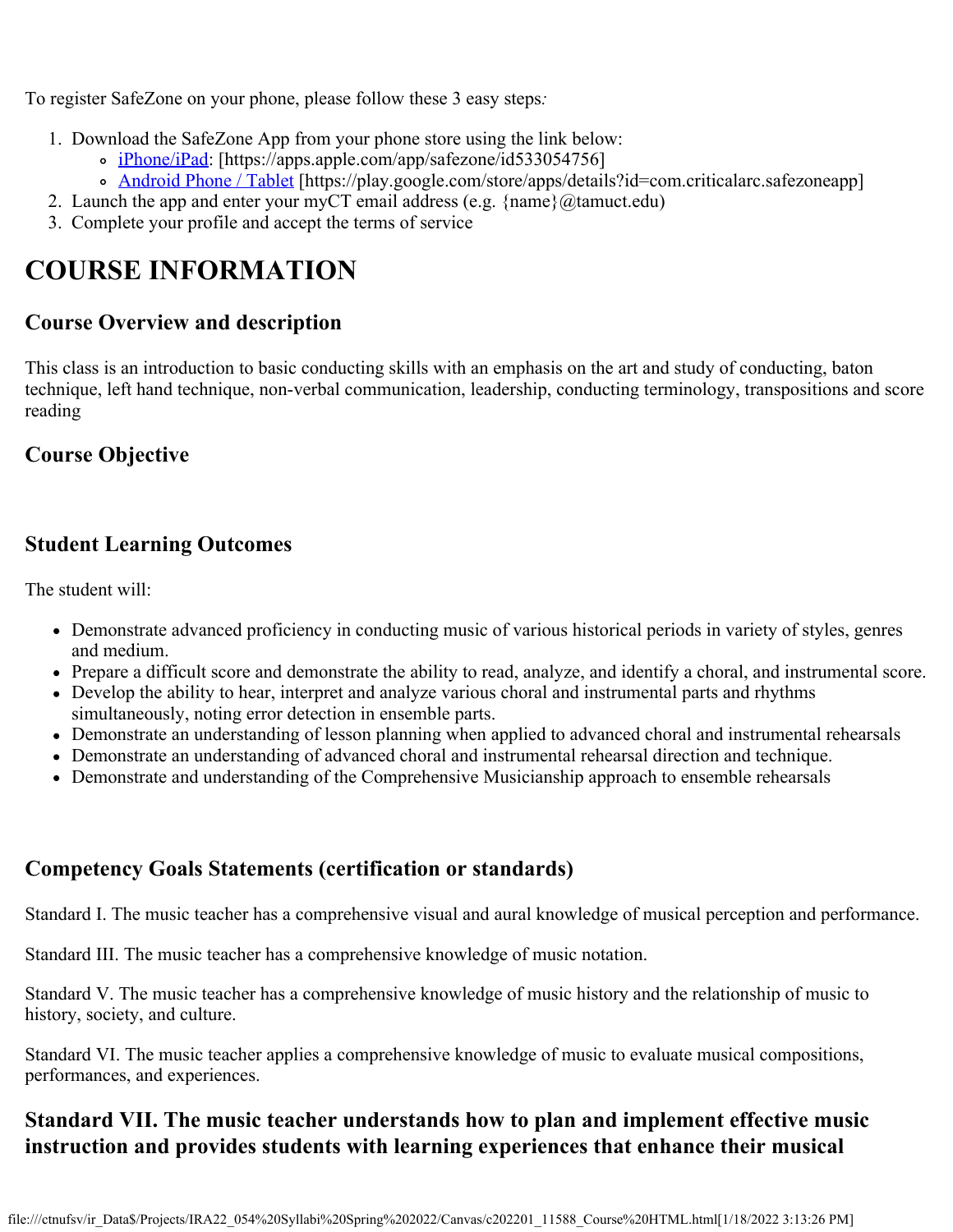# **knowledge, skills, and appreciation.**

### **Required Reading and Textbook(s)**

The Art of Conducting, Second Edition by Donald Hunsberger and Roy E. Ernst ISBN 0-07-031326-1 Instrumental and Choral Scores as designated by the instructor

# **COURSE REQUIREMENTS**

Course Requirements: (include point values for each- not just a percentage) Conducting exercises 40% Rehearsal planning 20% Personal Evaluations and Critiques 10% Midterm 10% Final Exam (Project) – 20%

#### **Grading Criteria Rubric and Conversion**

- $A = 90 100$  represents exceptional demonstration of deep, coherent, unified understandings
- $B = 80 89.9$  represents proficient overall understanding
- $C = 70 79.9$  represents acceptable understanding in most areas of theory and practice
- $D = 60 69.9$  represents developing understanding with some critical deficiencies
- $F = 59.9 <$  represents unsatisfactory understanding with significant deficiencies remaining

#### **Posting of Grades**

- Every effort will be made to post grades in a timely fashion after completion of tasks and assignments.
- Final grades will posted to Canvas after completion of course requirements.

# **COURSE OUTLINE AND CALENDAR**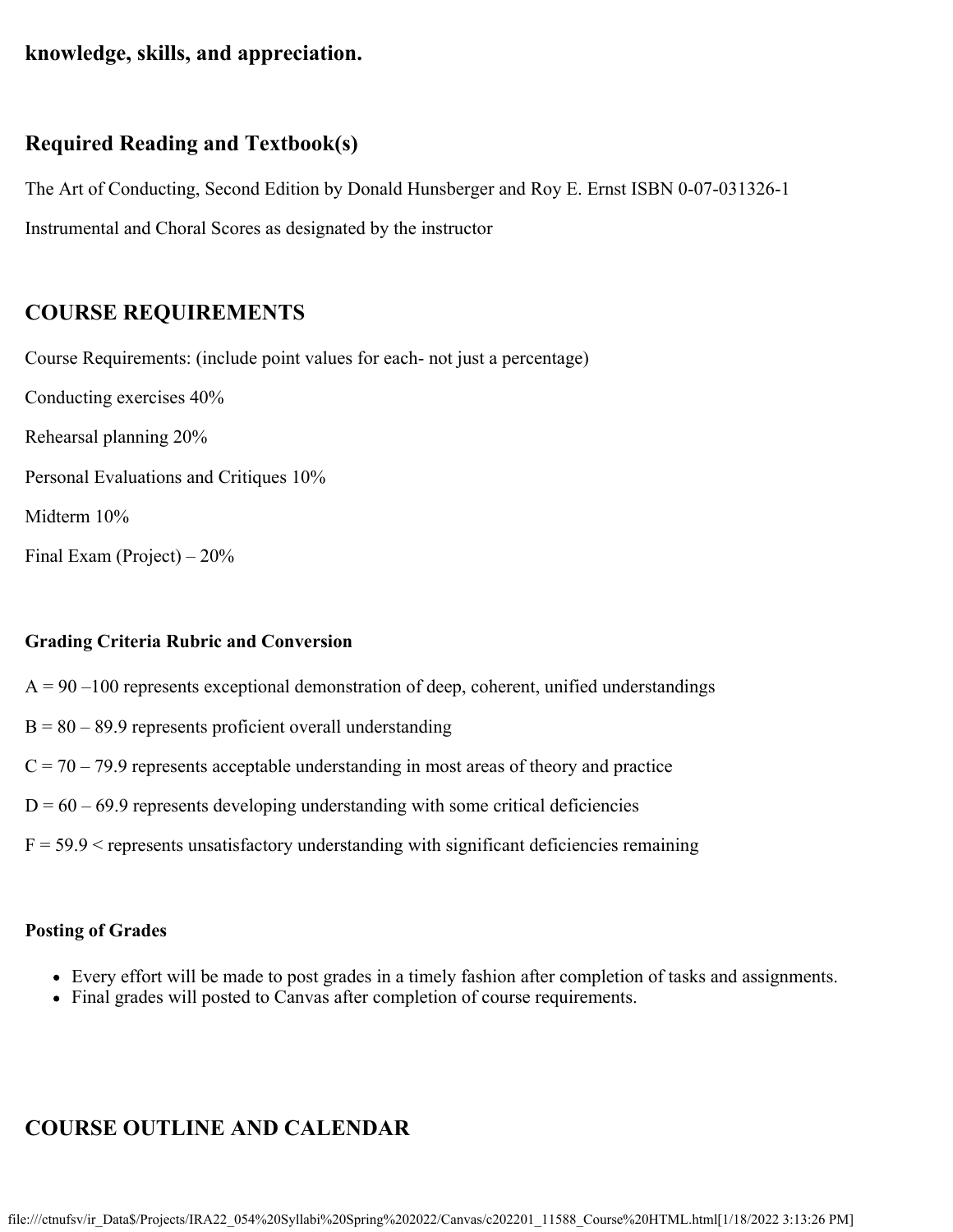#### Complete Course Calendar

Week 1 - 2 – Introduction to course, review of beginning conducting techniques

Review Chapter 5 & 6

Week 3 - 4 Chapter 7

- Dynamic accents
- Subito dynamic changes
- Syncopations
- Tempo Alterations
- Tenuto
- Fermatas

Week  $5 - 6$  – Chapter 8

- Asymmetrical Meters
- Conducting patterns for Asymmetrical Meters

Week 7 - 8 – Chapter 9

- Sustaining gestures
- Pattern modifications
- Conducting Supermetric patterns

Week 9 - 10 – Chapter 10

- Programming
- Audience Rapport
- Administrative responsibilities. Program notes, part assignments, the percussion section. Rehearsal preparation, philosophy, and evaluation.

Week 11 Chapter 11. Conducting Accompaniments

- Preparation
- Rhythmic ensemble
- Balance
- Crisis situations

Week  $12 - 13$  Chapter 12

• Contemporary Scores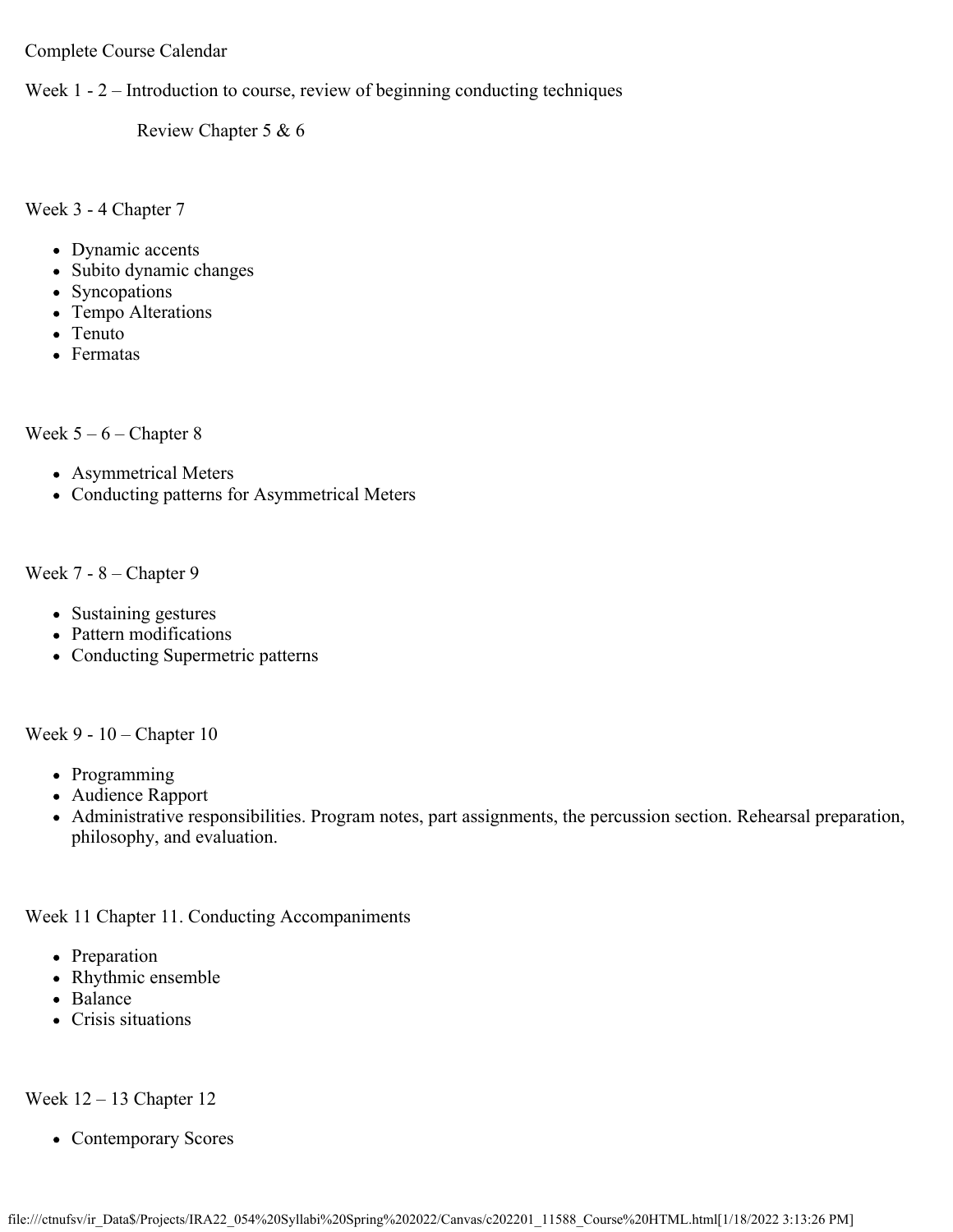Week 15 – Chapter 14. Jazz ensemble

- The rhythm section
- Jazz Style
- Jazz Articulation
- Conducting Techniques

Week 16 – Final project

## **Important University Dates**

https://www.tamuct.edu/registrar/academic-calendar.html

# **TECHNOLOGY REQUIREMENTS AND SUPPORT Technology Requirements**

This course will use the A&M-Central Texas Instructure Canvas learning management system.

Logon to A&M-Central Texas Canvas [https://tamuct.instructure.com/] or access Canvas through the TAMUCT Online link in myCT [https://tamuct.onecampus.com/]. You will log in through our Microsoft portal.

Username: Your MyCT email address. Password: Your MyCT password

## **Canvas Support**

Use the Canvas Help link, located at the bottom of the left-hand menu, for issues with Canvas. You can select "Chat with Canvas Support," submit a support request through "Report a Problem," or call the Canvas support line: 1-844-757-0953.

For issues related to course content and requirements, contact your instructor.

# **Other Technology Support**

For log-in problems, students should contact Help Desk Central

24 hours a day, 7 days a week

Email: [helpdesk@tamu.edu](mailto:helpdesk@tamu.edu)

Phone: (254) 519-5466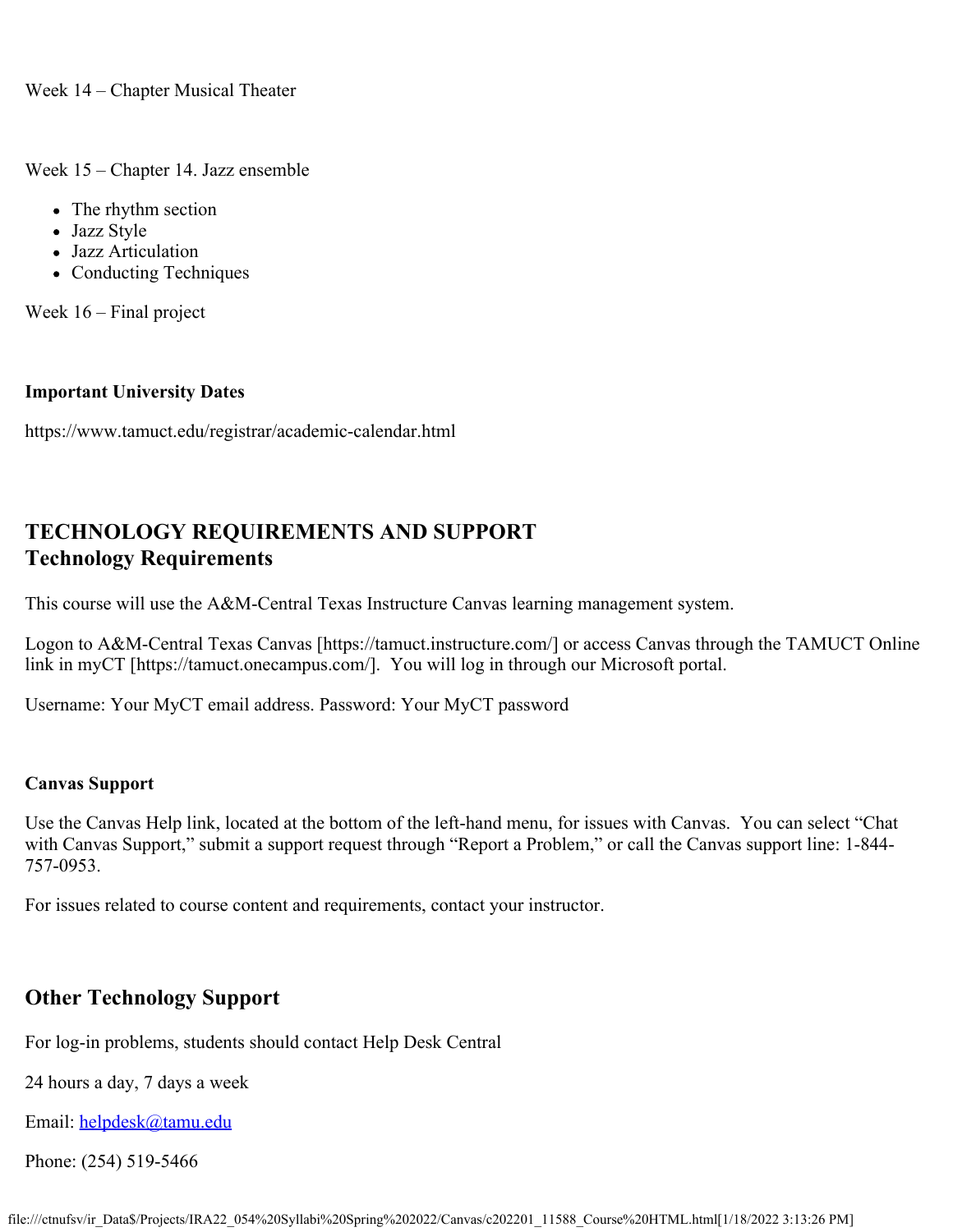*Please let the support technician know you are an A&M-Central Texas student.*

# **UNIVERSITY RESOURCES, PROCEDURES, AND GUIDELINES**

# **Drop Policy**

Drop Policy If you discover that you need to drop this class, you must complete a Drop Request Form [[https://www.tamuct.edu/registrar/docs/Drop\\_Request\\_Form.pdf\]](https://www.tamuct.edu/registrar/docs/Drop_Request_Form.pdf). Professors cannot drop students; drops are the responsibility of the student. The Registrar's Office will provide on the University Calendar a deadline for which the form must be completed, signed and returned. Once you return the signed form to the Registrar's Office, you must go into Warrior Web and confirm that you are no longer enrolled. If you still show as enrolled, FOLLOW-UP with the Registrar's Office immediately. Attend class until the procedure is complete to avoid penalty for absence. Should you miss the drop deadline or fail to follow the procedure, you will receive an F in the course, which may affect your financial aid and/or VA educational benefits. Students that find themselves facing an unexpected, life altering circumstance before the drop deadline published on the academic calendar should drop the course. Should a student encounter an unexpected, life altering circumstance after the drop deadline, that student may be eligible for an incomplete so long as all work due before the circumstance has been submitted and the student has a reasonable chance to pass the course should remaining work be completed as soon as the circumstance resolves itself. No student should expect to receive an incomplete, and certainly not if there was time to drop the class.

# **Academic Integrity**

Texas A&M University -Central Texas values the integrity of the academic enterprise and strives for the highest standards of academic conduct. A&M-Central Texas expects its students, faculty, and staff to support the adherence to high standards of personal and scholarly conduct to preserve the honor and integrity of the creative community. Academic integrity is defined as a commitment to honesty, trust, fairness, respect, and responsibility. Any deviation by students from this expectation may result in a failing grade for the assignment and potentially a failing grade for the course. Academic misconduct is any act that improperly affects a true and honest evaluation of a student's academic performance and includes, but is not limited to, cheating on an examination or other academic work, plagiarism and improper citation of sources, using another student's work, collusion, and the abuse of resource materials. All academic misconduct concerns will be reported to the university's Office of Student Conduct. Ignorance of the university's standards and expectations is never an excuse to act with a lack of integrity. When in doubt on collaboration, citation, or any issue, please contact your instructor before taking a course of action.

For more [information regarding the Student Conduct process](https://www.tamuct.edu/student-affairs/student-conduct.html), [https://www.tamuct.edu/student-affairs/studentconduct.html].

If you know of potential honor violations by other students, you may [submit a report](https://cm.maxient.com/reportingform.php?TAMUCentralTexas&layout_id=0), [https://cm.maxient.com/reportingform.php?TAMUCentralTexas&layout\_id=0].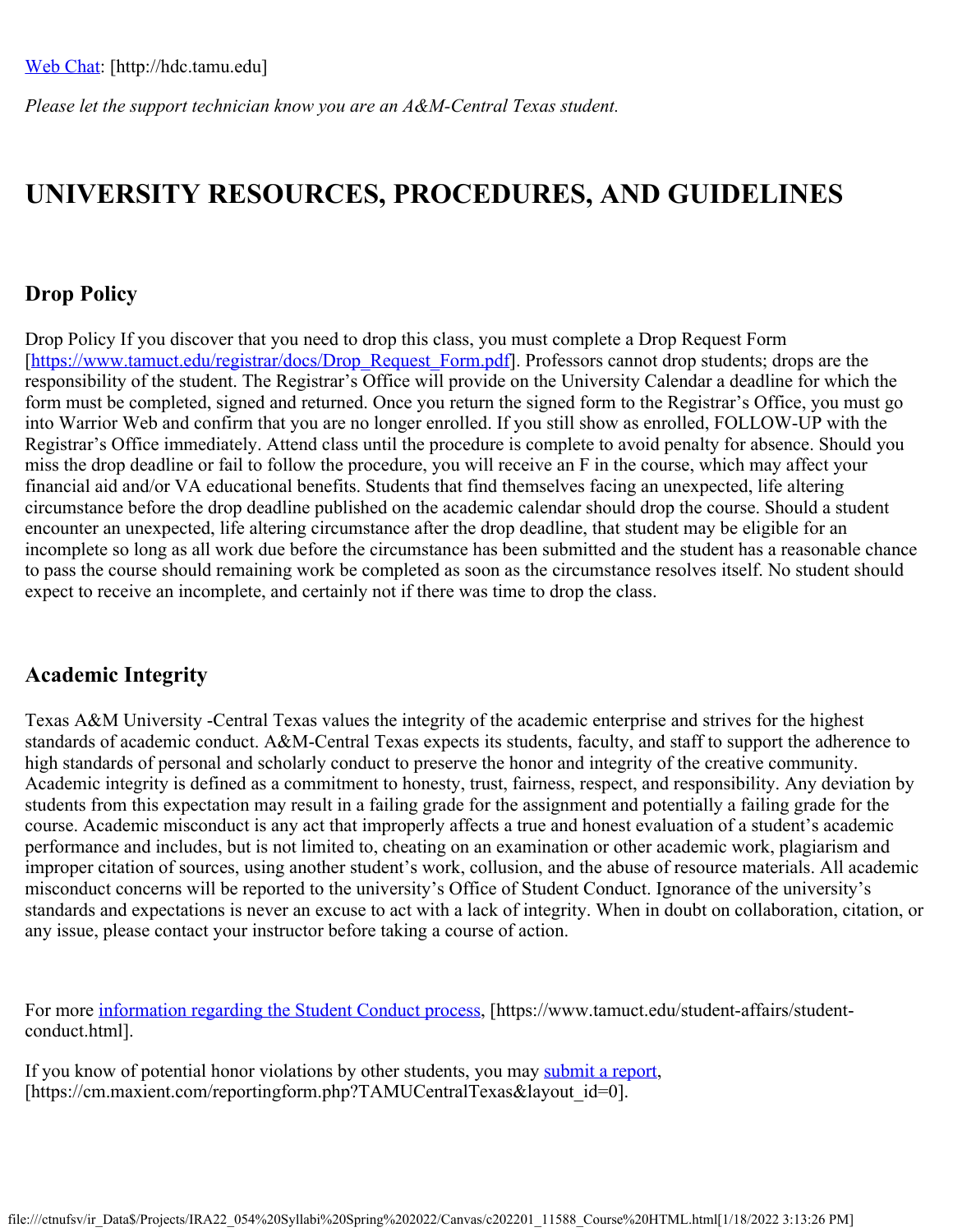#### **Academic Accommodations**

At Texas A&M University-Central Texas, we value an inclusive learning environment where every student has an equal chance to succeed and has the right to a barrier-free education. The Warrior Center for Student Success, Equity and Inclusion is responsible for ensuring that students with a disability receive equal access to the university's programs, services and activities. If you believe you have a disability requiring reasonable accommodations, please contact the Office of Access and Inclusion, WH-212; or call (254) 501-5836. Any information you provide is private and confidential and will be treated as such.

For more information, please visit our Access & Inclusion Canvas page (log-in required) [https://tamuct.instructure.com/courses/717]

Important information for Pregnant and/or Parenting Students

Texas A&M University-Central Texas supports students who are pregnant and/or parenting. In accordance with requirements of Title IX and related guidance from US Department of Education's Office of Civil Rights, the Dean of Student Affairs' Office can assist students who are pregnant and/or parenting in seeking accommodations related to pregnancy and/or parenting. Students should seek out assistance as early in the pregnancy as possible. For more information, please visit **Student Affairs** [https://www.tamuct.edu/student-affairs/pregnant-and-parenting-students.html]. Students may also contact the institution's Title IX Coordinator. If you would like to read more about these [requirements and guidelines](http://www2.ed.gov/about/offices/list/ocr/docs/pregnancy.pdf) online, please visit the website [http://www2.ed.gov/about/offices/list/ocr/docs/pregnancy.pdf].

Title IX of the Education Amendments Act of 1972 prohibits discrimination on the basis of sex and gender–including pregnancy, parenting, and all related conditions. A&M-Central Texas is able to provide flexible and individualized reasonable accommodation to pregnant and parenting students. All pregnant and parenting students should contact the Associate Dean in the Division of Student Affairs at (254) 501-5909 to seek out assistance. Students may also contact the University's Title IX Coordinator.

#### **Tutoring**

Tutoring is available to all A&M-Central Texas students, both virtually and in-person. Student success coaching is available online upon request.

If you have a question, are interested in becoming a tutor, or in need of success coaching contact the Warrior Center for Student Success, Equity and Inclusion at (254) 501-5836, visit the Warrior Center at 212 Warrior Hall, or by emailing [WarriorCenter@tamuct.edu](mailto:WarriorCenter@tamuct.edu).

To schedule tutoring sessions and view tutor availability, please visit [Tutor Matching](https://nam04.safelinks.protection.outlook.com/?url=http%3A%2F%2Fwww.tutormatchingservices.com%2FTAMUCT&data=04%7C01%7Clisa.bunkowski%40tamuct.edu%7C886784139069461670c308d9aa01f55e%7C9eed4e3000f744849ff193ad8005acec%7C0%7C0%7C637727747643427346%7CUnknown%7CTWFpbGZsb3d8eyJWIjoiMC4wLjAwMDAiLCJQIjoiV2luMzIiLCJBTiI6Ik1haWwiLCJXVCI6Mn0%3D%7C3000&sdata=D%2F8HN2bUT1lLPfs5qSqKYlwh8a7pZVy7isM2gppluQE%3D&reserved=0) [Services](https://nam04.safelinks.protection.outlook.com/?url=http%3A%2F%2Fwww.tutormatchingservices.com%2FTAMUCT&data=04%7C01%7Clisa.bunkowski%40tamuct.edu%7C886784139069461670c308d9aa01f55e%7C9eed4e3000f744849ff193ad8005acec%7C0%7C0%7C637727747643427346%7CUnknown%7CTWFpbGZsb3d8eyJWIjoiMC4wLjAwMDAiLCJQIjoiV2luMzIiLCJBTiI6Ik1haWwiLCJXVCI6Mn0%3D%7C3000&sdata=D%2F8HN2bUT1lLPfs5qSqKYlwh8a7pZVy7isM2gppluQE%3D&reserved=0) [https://tutormatchingservice.com/TAMUCT] or visit the Tutoring Center in 111 Warrior Hall.

Chat live with a remote tutor 24/7 for almost any subject from on your computer! Tutor.com is an online tutoring platform that enables A&M-Central Texas students to log in and receive online tutoring support at no additional cost. This tool provides tutoring in over 40 subject areas except writing support. Access Tutor.com through Canvas.

#### University Writing Center

University Writing Center: Located in Warrior Hall 416, the University Writing Center (UWC) at Texas A&M University–Central Texas (A&M–Central Texas) is a free service open to all A&M–Central Texas students. For the Spring 2022 semester, the hours of operation are from 10:00 a.m.-5:00 p.m. Monday thru Thursday in Warrior Hall 416 (with online tutoring available every hour as well) with satellite hours available online only Monday thru Thursday from 6:00-9:00 p.m. and Saturday 12:00-3:00 p.m.

Tutors are prepared to help writers of all levels and abilities at any stage of the writing process. While tutors will not write, edit, or grade papers, they will assist students in developing more effective composing practices. By providing a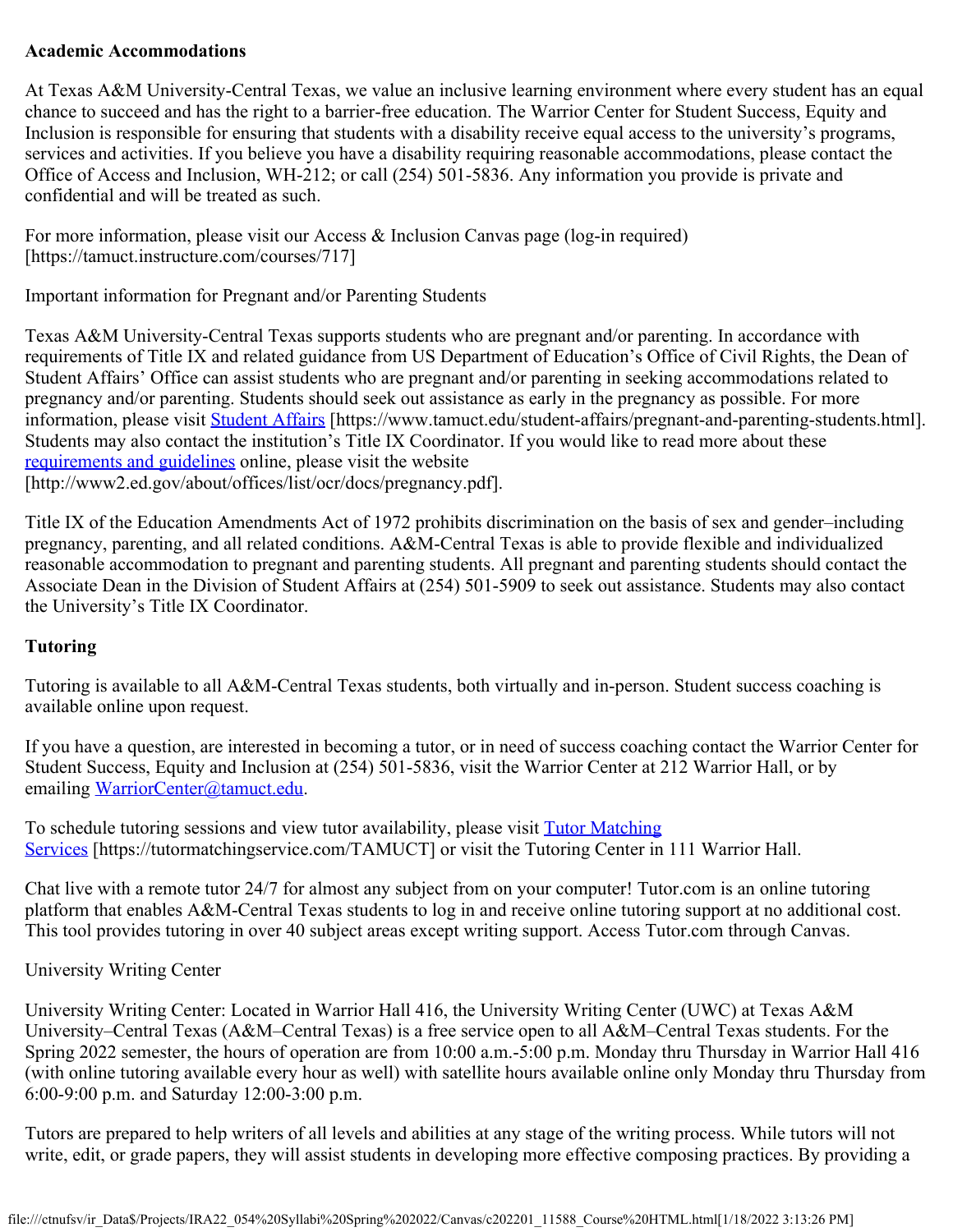practice audience for students' ideas and writing, our tutors highlight the ways in which they read and interpret students' texts, offering guidance and support throughout the various stages of the writing process. In addition, students may work independently in the UWC by checking out a laptop that runs the Microsoft Office suite and connects to WIFI, or by consulting our resources on writing, including all of the relevant style guides. Whether you need help brainstorming ideas, organizing an essay, proofreading, understanding proper citation practices, or just want a quiet place to work, the UWC is here to help!

Students may arrange a one-to-one session with a trained and experienced writing tutor by making an appointment via WCOnline at https://tamuct.mywconline.com/. In addition, you can email Dr. Bruce Bowles Jr. at bruce.bowles@tamuct.edu if you have any questions about the UWC, need any assistance with scheduling, or would like to schedule a recurring appointment with your favorite tutor by making an appointment via WCOnline at https://tamuct.mywconline.com/. In addition, you can email Dr. Bruce Bowles Jr. at bruce.bowles@tamuct.edu if you have any questions about the UWC, need any assistance with scheduling, or would like to schedule a recurring appointment with your favorite tutor.

#### **University Library**

The University Library provides many services in support of research across campus and at a distance. We offer over 200 electronic databases containing approximately 400,000 eBooks and 82,000 journals, in addition to the 96,000 items in our print collection, which can be mailed to students who live more than 50 miles from campus. Research guides for each subject taught at A&M-Central Texas are available through our website to help students navigate these resources. On campus, the library offers technology including cameras, laptops, microphones, webcams, and digital sound recorders.

Research assistance from a librarian is also available 24 hours a day through our online chat service, and at the reference desk when the library is open. Research sessions can be scheduled for more comprehensive assistance, and may take place virtually through WebEx, Microsoft Teams or in-person at the library. Schedule an appointment [here](https://nam04.safelinks.protection.outlook.com/?url=https%3A%2F%2Ftamuct.libcal.com%2Fappointments%2F%3Fg%3D6956&data=04%7C01%7Clisa.bunkowski%40tamuct.edu%7Cde2c07d9f5804f09518008d9ab7ba6ff%7C9eed4e3000f744849ff193ad8005acec%7C0%7C0%7C637729369835011558%7CUnknown%7CTWFpbGZsb3d8eyJWIjoiMC4wLjAwMDAiLCJQIjoiV2luMzIiLCJBTiI6Ik1haWwiLCJXVCI6Mn0%3D%7C3000&sdata=KhtjgRSAw9aq%2FoBsB6wyu8b7PSuGN5EGPypzr3Ty2No%3D&reserved=0) [https://tamuct.libcal.com/appointments/?g=6956]. Assistance may cover many topics, including how to find articles in peer-reviewed journals, how to cite resources, and how to piece together research for written assignments.

Our 27,000-square-foot facility on the A&M-Central Texas main campus includes student lounges, private study rooms, group work spaces, computer labs, family areas suitable for all ages, and many other features. Services such as interlibrary loan, TexShare, binding, and laminating are available. The library frequently offers workshops, tours, readings, and other events. For more information, please visit our *[Library website](https://nam04.safelinks.protection.outlook.com/?url=https%3A%2F%2Ftamuct.libguides.com%2Findex&data=04%7C01%7Clisa.bunkowski%40tamuct.edu%7C7d8489e8839a4915335f08d916f067f2%7C9eed4e3000f744849ff193ad8005acec%7C0%7C0%7C637566044056484222%7CUnknown%7CTWFpbGZsb3d8eyJWIjoiMC4wLjAwMDAiLCJQIjoiV2luMzIiLCJBTiI6Ik1haWwiLCJXVCI6Mn0%3D%7C1000&sdata=2R755V6rcIyedGrd4Os5rkgn1PvhHKU3kUV1vBKiHFo%3D&reserved=0)* 

[http://tamuct.libguides.com/index].

# **OPTIONAL POLICY STATEMENTS**

## **A Note about Sexual Violence at A&M-Central Texas**

Sexual violence is a serious safety, social justice, and public health issue. The university offers support for anyone struggling with these issues. University faculty are mandated reporters, so if someone discloses that they were sexually assaulted (or a victim of Domestic/Dating Violence or Stalking) while a student at TAMUCT, faculty members are required to inform the Title IX Office. If you want to discuss any of these issues confidentially, you can do so through Student Wellness and Counseling (254-501-5955) located on the second floor of Warrior Hall (207L).

Sexual violence can occur on our campus because predators often feel emboldened, and victims often feel silenced or shamed. It is incumbent on ALL of us to find ways to actively create environments that tell predators we don't agree with their behaviors and tell survivors we will support them. Your actions matter. Don't be a bystander; be an agent of change. For additional information on campus policy and resources visit the [Title IX webpage](https://www.tamuct.edu/compliance/titleix.html)